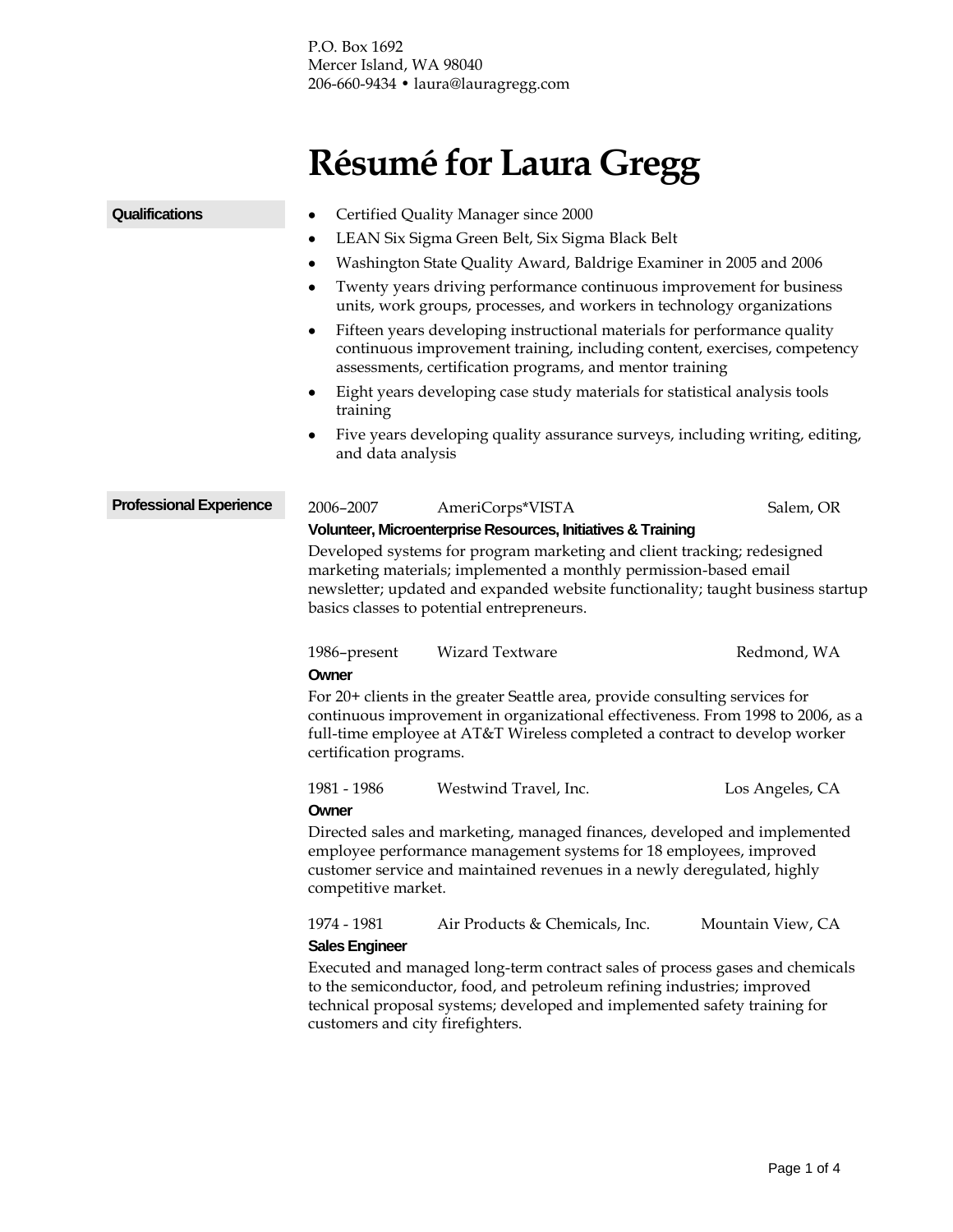| <b>Professional Experience</b><br>(cont'd) | 1971 to 1974<br><b>Grant Administrator</b>                                                                                                                                                                                                                                                     | University of Washington                                                                                        | Seattle, WA       |  |
|--------------------------------------------|------------------------------------------------------------------------------------------------------------------------------------------------------------------------------------------------------------------------------------------------------------------------------------------------|-----------------------------------------------------------------------------------------------------------------|-------------------|--|
|                                            | Developed and supervised technical publications and communications systems<br>for a nine-state interdisciplinary research program involving the Colleges of<br>Forestry, Fisheries, Zoology, and Computer Sciences; planned and executed<br>conferences and assisted with program development. |                                                                                                                 |                   |  |
|                                            | 1967 to 1971<br><b>Research Assistant</b>                                                                                                                                                                                                                                                      | University of Washington                                                                                        | Seattle, WA       |  |
|                                            | Performed baseline bacterial assays for recombinant DNA lab in the Department<br>of Biochemistry; calibrated and maintained instrumentation.                                                                                                                                                   |                                                                                                                 |                   |  |
| <b>Education</b>                           | 2005<br>Six Sigma Black Belt                                                                                                                                                                                                                                                                   | Villanova University                                                                                            | Online            |  |
|                                            | 2004<br>٠                                                                                                                                                                                                                                                                                      | The George Group<br>LEAN Six Sigma Green Belt                                                                   | Dallas, TX        |  |
|                                            | 2003                                                                                                                                                                                                                                                                                           | American Society for Quality<br>Using Quality Costs for Improved Quality and Profits                            | Phoenix, AZ       |  |
|                                            | 2002<br>٠                                                                                                                                                                                                                                                                                      | American Society for Quality<br>Behavior-Based Improvement                                                      | New Orleans, LA   |  |
|                                            | ٠                                                                                                                                                                                                                                                                                              | Aligning Strategic Initiatives with Customer Priorities                                                         |                   |  |
|                                            | 2001<br>٠                                                                                                                                                                                                                                                                                      | International Society for<br>Performance Improvement<br>Human Performance Technology - Principles and Practices | San Francisco, CA |  |
|                                            | 1998<br>٠                                                                                                                                                                                                                                                                                      | American Society for Quality<br>Workshop on ANSI/ASQC Z1.11 (ISO 9000 for Education)                            | Milwaukee, WI     |  |
|                                            | 1997                                                                                                                                                                                                                                                                                           | Ohio State University<br>Completed DACUM Facilitation Training                                                  | Columbus, OH      |  |
|                                            | 1979<br>٠                                                                                                                                                                                                                                                                                      | Pepperdine University<br>Master of Business Administration, Performance Appraisal                               | Malibu, CA        |  |
|                                            | 1969<br>٠<br>Certificate in 1970)                                                                                                                                                                                                                                                              | University of Washington<br>Bachelor of Arts, Theater Arts (also obtained Secondary Provisional Teaching        | Seattle, WA       |  |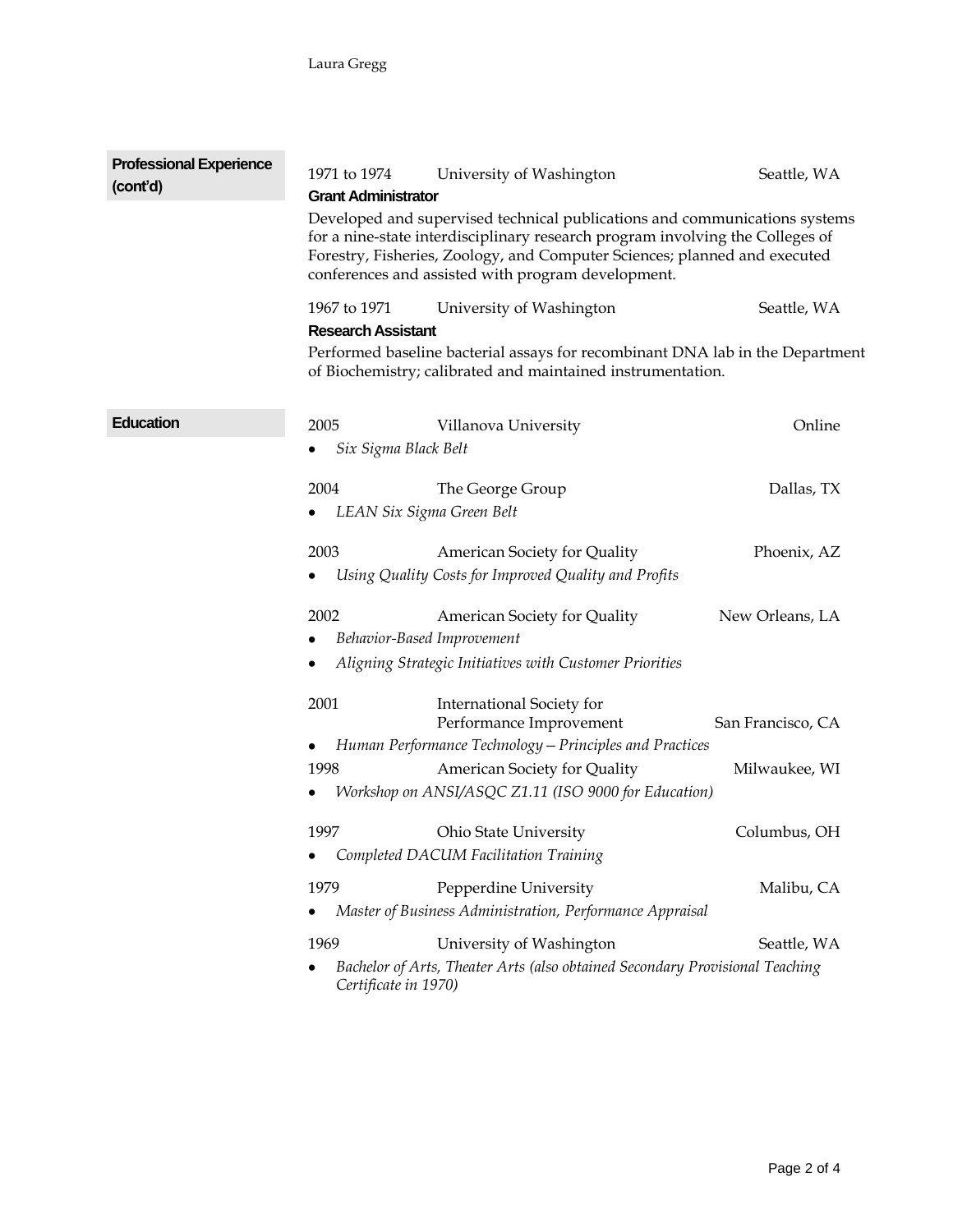| <b>Professional Activities</b><br>and Associations | International Society for Performance Improvement<br>٠<br>Member, 2000-2006                                                                                                                                                        |  |  |
|----------------------------------------------------|------------------------------------------------------------------------------------------------------------------------------------------------------------------------------------------------------------------------------------|--|--|
|                                                    | American Society for Quality, Senior Member, 1994-present<br>٠                                                                                                                                                                     |  |  |
|                                                    | American Society for Training and Development, Member, 1992-1997<br>٠                                                                                                                                                              |  |  |
|                                                    | Society for Technical Communications, Member, 1985-1991                                                                                                                                                                            |  |  |
| <b>Publications</b>                                | "From Overhead to Over-The-Top," Presented at ASQ Quality Management<br>Conference, March 13, 2003 in Phoenix, AZ.                                                                                                                 |  |  |
|                                                    | "What is My Leadership Style?," The 1998 Training and Performance Sourcebook.<br>Mel Silberman [ed.] New York: McGraw-Hill.                                                                                                        |  |  |
|                                                    | "Following the Rules: A Measurement Exercise," The 1997 Team and Organization<br>Development Sourcebook. Mel Silberman [ed.] New York: McGraw-Hill.                                                                                |  |  |
|                                                    | "Scenes from an Organization: An Exercise for New Team Managers,"<br>The 1997 Team and Organization Development Sourcebook. Mel<br>Silberman [ed.] New York: McGraw-Hill.                                                          |  |  |
|                                                    | "Building Quality Into On-The-Job Performance," Proceedings of the<br>51 <sup>st</sup> American Quality Congress. 1997. Milwaukee: American Society<br>for Quality.                                                                |  |  |
|                                                    | "Beyond Customer Satisfaction," (Interactive session on the dimensions<br>of customer loyalty with Blanton Godfrey et al.) Proceedings of the<br>49th American Quality Congress. 1995. Milwaukee: American Society<br>for Quality. |  |  |
|                                                    | "The Impact of a MBO-Related Performance Appraisal System on an Industrial<br>Sales Organization," Master's Thesis. 1979. Pepperdine University, Malibu, CA.                                                                       |  |  |
| <b>Client list (partial)</b>                       | Mosaix (formerly Digital Systems International), Redmond, WA-Customer<br>٠<br>and equipment installer curriculum                                                                                                                   |  |  |
|                                                    | AT&T Aviation Communications Division (aka Claircom),<br>$\bullet$<br>Seattle, WA-System operations center technician instructional materials                                                                                      |  |  |
|                                                    | Global Mobility Systems, Bellevue, WA-Product and process development<br>٠<br>team facilitation                                                                                                                                    |  |  |
|                                                    | Nelson Information, Port Chester, NY-Product development team facilitation                                                                                                                                                         |  |  |
|                                                    | City of Tacoma, WA-TQM tools and principles instructional materials;<br>٠<br>process management                                                                                                                                    |  |  |
|                                                    | Ralston Purina Company, St. Louis, MO-Continuous improvement tools and<br>٠<br>principles instructional materials; Malcolm Baldrige National Quality<br>Award self-assessment methods; process management                          |  |  |
|                                                    | Weyerhaeuser Company, Federal Way, WA-Quality improvement tools and<br>٠<br>principles instructional materials                                                                                                                     |  |  |
|                                                    | WASSER, Inc., Seattle, WA-ISO documentation system development<br>٠                                                                                                                                                                |  |  |
|                                                    | Microsoft, Redmond, WA-Team management software user support<br>٠<br>document                                                                                                                                                      |  |  |
|                                                    | Flow International, Kent, WA-Technical marketing materials                                                                                                                                                                         |  |  |